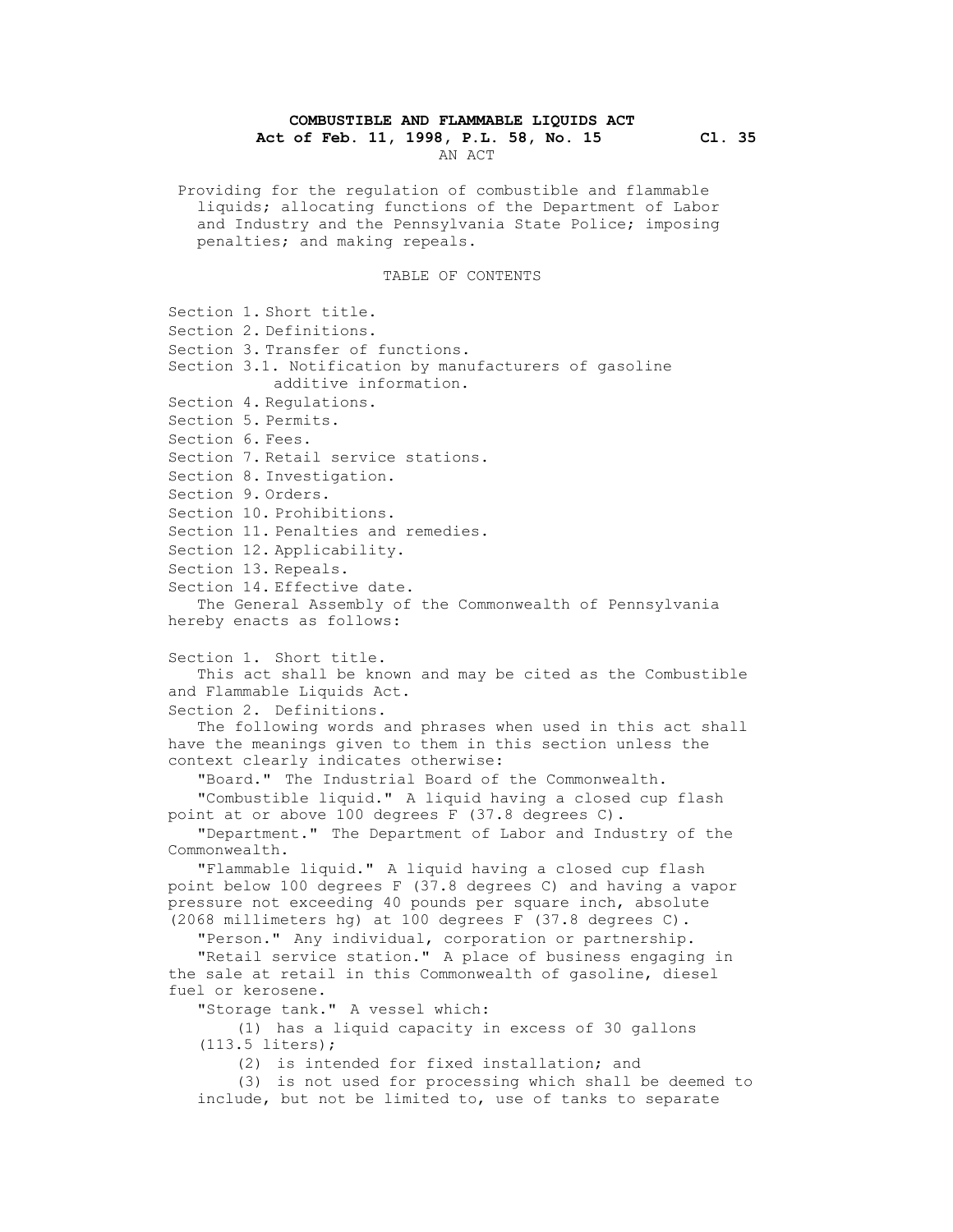crude oil and water prior to and at the point of crude oil custody transfer.

Section 3. Transfer of functions.

The powers and duties of the Pennsylvania State Police relating to combustible liquids or flammable liquids under the act of April 27, 1927 (P.L.450, No.291), referred to as the State Fire Marshal Law, are transferred to the department. Section 3.1. Notification by manufacturers of gasoline additive information.

No person that distributes gasoline or that owns or operates a retail service station may make a representation respecting the antiknock characteristics of the gasoline unless the representation discloses the minimum Antiknock Index Requirements of the fuel as adopted by the National Conference of Weights and Measures and published in Handbook 130, and supplements thereto, or in any publication revising or superseding Handbook 130. The department shall have the authority to issue a stop-sale notice to a person that distributes gasoline or that owns or operates a retail service station if the person is in violation of this section.

(3.1 added October 18, 2000, P.L.574, No.74)

Section 4. Regulations.

(a) Authority.--

(1) The department may promulgate regulations governing the possession, use, storage and sale of combustible liquids or flammable liquids. Regulations under this paragraph must be based upon generally accepted national or international standards, except that regulations providing for emergency controls, including switches, shall be based upon subsection (c.1).

(2) To provide standards for the storage and dispensing of compressed natural gas as a vehicular fuel in fleet and public dispensing operations, the department shall promulgate regulations which adopt the National Fire Protection Association Standard for Compressed Natural Gas Vehicular Fuel systems (NFPA 52), excluding provisions on engine fuel systems.

(b) Existing regulations.--Until modified or deleted by the department, 37 Pa. Code Chs. 11 (relating to preliminary provisions) and 13 (relating to storage and use) shall be deemed regulations of the department under this section.

(c) Emergency controls.--((c) deleted by amendment)

(c.1) Emergency controls and electrical disconnects.--

(1) Fuel-dispensing systems shall be provided with one or more clearly identified emergency shut-off devices or electrical disconnects. Such devices or disconnects shall be installed in approved locations not less than 20 feet nor more than 100 feet from the fuel-dispensing devices that they serve. The farthest fuel-dispensing device shall be no more than 200 feet from the master control emergency shut-off device. Emergency shut-off devices or electrical disconnects shall disconnect power to:

(i) All dispensing devices.

(ii) All remote pumps serving the dispensing devices.

(iii) All associated power, control and signal circuits.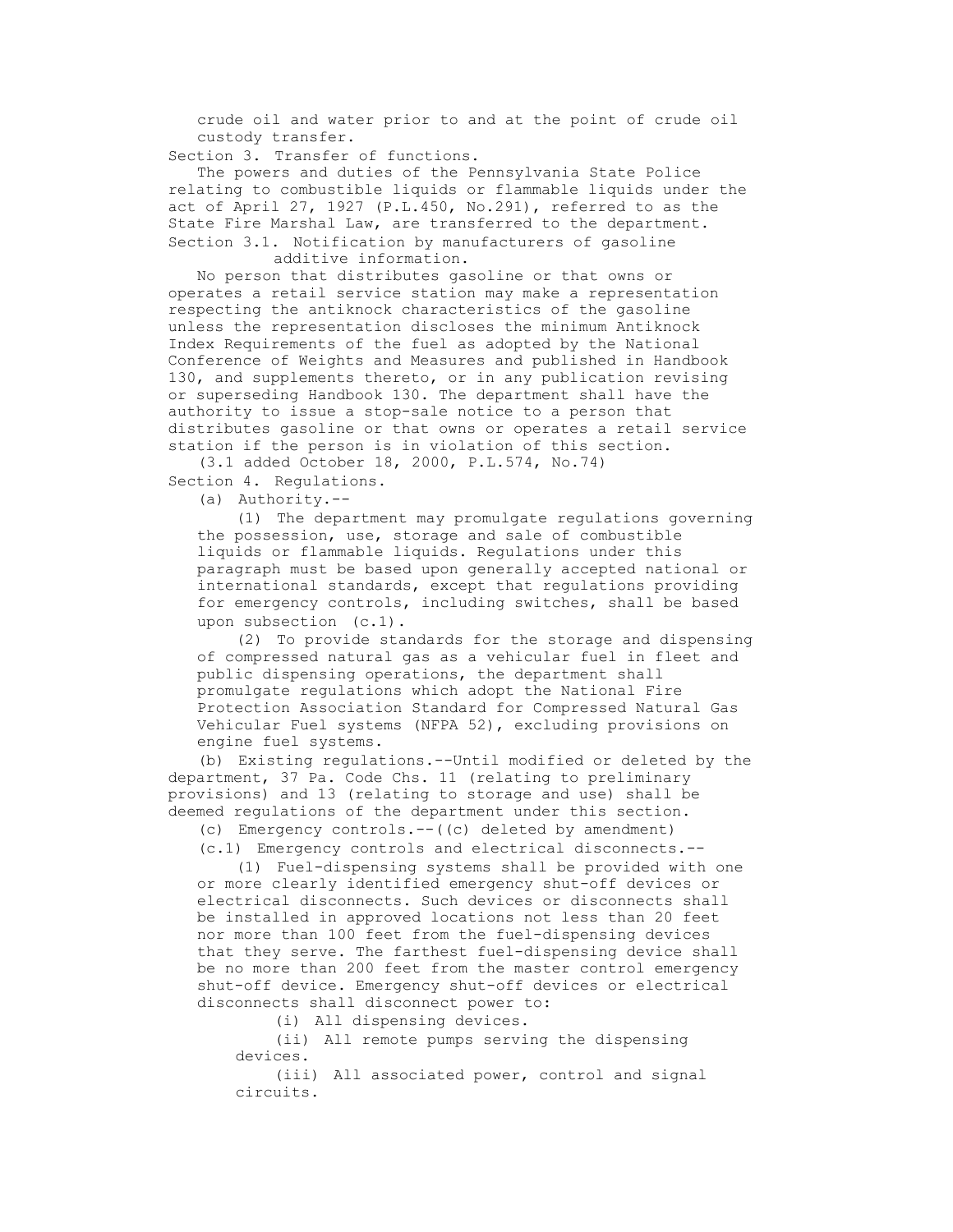(iv) All other electrical equipment in hazardous or classified locations surrounding the fuel-dispensing devices.

(2) When more than one emergency shut-off device or electrical disconnect is provided, all devices shall be interconnected. Resetting from an emergency shut-off condition shall require manual intervention, and the manner of resetting shall be approved by the authority having jurisdiction.

(3) There shall be a master control emergency shut-off device, and such device shall be within 15 feet of the principal location of the attendant.

(4) At attended motor fuel-dispensing facilities, the devices or disconnects shall be readily accessible to the attendant.

(5) At unattended motor fuel-dispensing facilities, the devices or disconnects shall be readily accessible to patrons, and at least one additional device or disconnect shall be readily accessible to each group of dispensing devices on an individual island.

(6) Each fuel-dispensing device shall be in clear view of the attendant at all times. The dispensing of fuel at each fuel-dispensing device shall be in clear view of the attendant, and no obstacle shall be permitted between the dispensing operation and the attendant so as to obstruct the view of the attendant.

(d) Operating requirements for attended self-service motor fuel-dispensing facilities.--

(1) There shall be at least one attendant on duty while a self-service motor fuel-dispensing facility is open for business. The attendant's primary function shall be to supervise, observe and control the dispensing of Class I liquids while the Class I liquids are being dispensed.

(2) As used in this subsection, a "self-service motor fuel-dispensing facility" shall mean that portion of a property where liquids used as motor fuels are stored and dispensed from fixed, approved dispensing equipment into the fuel tanks of motor vehicles by persons other than the facility attendant and shall also include, where provided, facilities for the sale of other retail products.

(e) Attendant responsibilities.--It shall be the responsibility of an attendant to:

(1) Ensure the dispensing of Class I liquids into portable containers as provided for in section (7)(c).

(2) Ensure the use of hose nozzle valve latch-open devices as provided for in section (7)(b).

(3) Control sources of ignition.

(4) Immediately activate emergency controls and notify the fire department of any fire or other emergency.

(5) Handle accidental spills and fire extinguishers if needed.

(f) Capabilities.--The attendant or supervisor on duty shall be mentally and physically capable of performing the functions and assuming the responsibility prescribed in this act.

(g) Operating instructions.--Operating instructions shall be conspicuously posted in the dispensing area.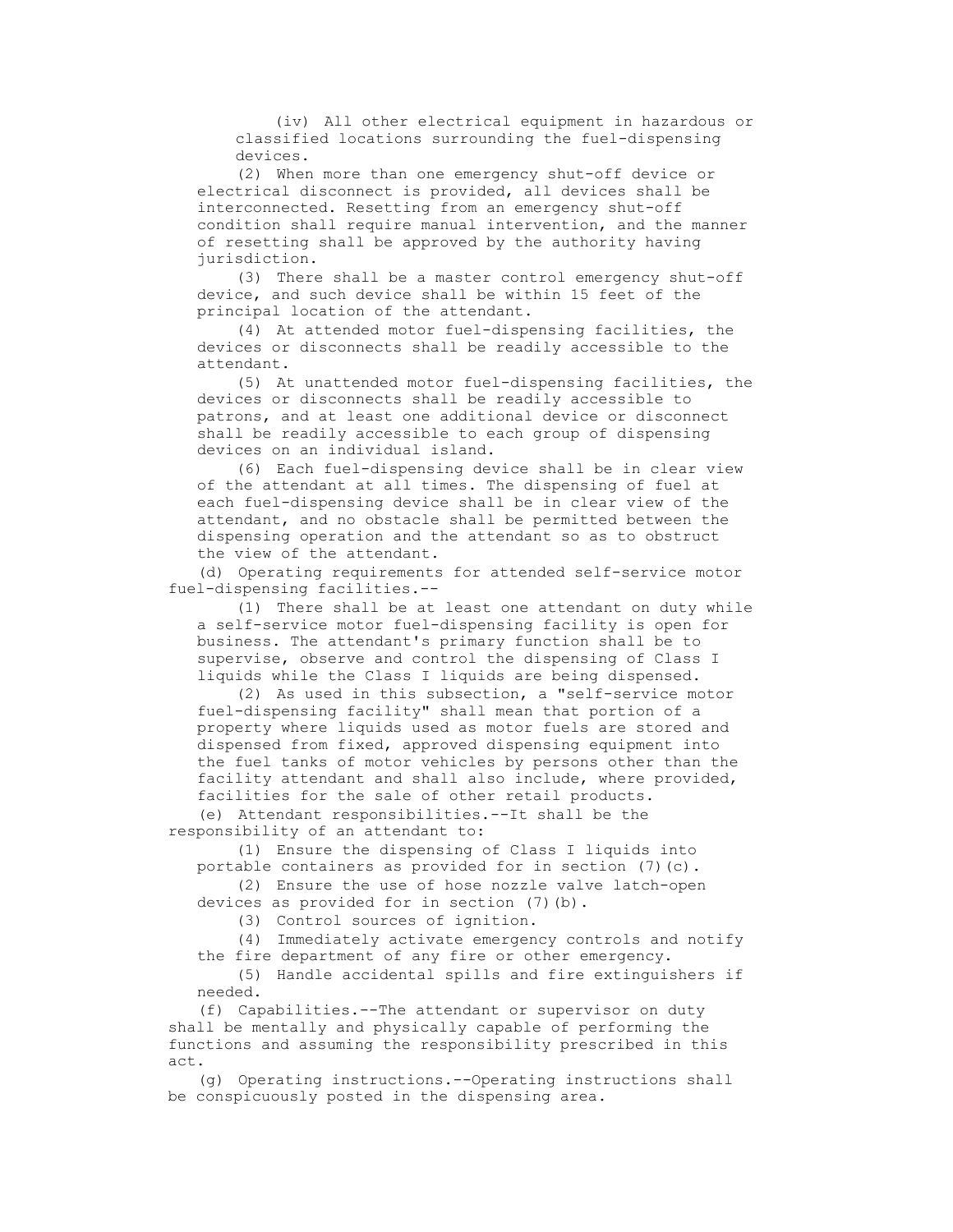(h) Applicability.--Subsections  $(c.1)$ ,  $(d)$ ,  $(e)$ ,  $(f)$  and (g) shall apply to any new modification, construction or installation of fuel-dispensing systems and their components that dispense fuel. Existing attended motor fuel-dispensing facilities are not required to install additional emergency shut-off devices or electrical disconnects, provided that the primary emergency shut-off switch is not more than 15 feet from the principal control location of the attendant and not more than 125 feet from the farthest motor fuel-dispensing device. The provisions of this subsection shall apply to tank storage systems, piping systems and electrical installations. Subsections (d), (e), (f) and (g) shall apply to all existing attended motor fuel-dispensing facilities.

(4 amended Oct. 8, 2012, P.L.1188, No.144) Section 5. Permits.

(a) Requirements.--

(1) A person may not install, replace or relocate a tank, pump or drawing-off device in connection with the possession, use, storage or sale of combustible liquids or flammable liquids in an aggregate capacity in excess of 30 gallons unless the person has a permit from the department.

(2) A person may not install, replace or relocate a container, pressure vessel or piece of compression equipment for the storage and dispensing of compressed natural gas as a vehicular fuel in fleet and public dispensing operations unless the person has a permit from the department.

(b) Procedure.--

(1) To receive or renew a permit under this section, an applicant must submit an application in a form prescribed by the department.

(2) The department shall make a decision on permit issuance based upon the applicant's ability to safely handle combustible liquids or flammable liquids in accordance with regulations under section 4.

(3) An applicant may appeal a denial of permit issuance under paragraph (2) to the board. The board's affirmance of a denial constitutes a final order. This paragraph is subject to 2 Pa.C.S. Ch. 5 Subch. A (relating to practice and procedure of Commonwealth agencies) and Ch. 7 Subch. A (relating to judicial review of Commonwealth agency action).

Section 6. Fees.

The department shall collect a fee of \$75 for a permit issued under section 5.

Section 7. Retail service stations.

(a) Kerosene.--At a retail service station, the intake or receiving pipe opening for a kerosene storage tank shall be smaller than the nozzle on the hose used to deliver gasoline or diesel fuel into the storage tank.

(b) Self-service.--An attended self-service gasoline station may use a hold-open gasoline-dispensing or hold-open diesel fuel-dispensing nozzle if all of the following are met:

(1) The nozzle meets safety standards adopted by regulation of the department.

(2) A sign is posted indicating that Pennsylvania law requires that any person, other than the attendant, who uses a hold-open gasoline-dispensing or hold-open diesel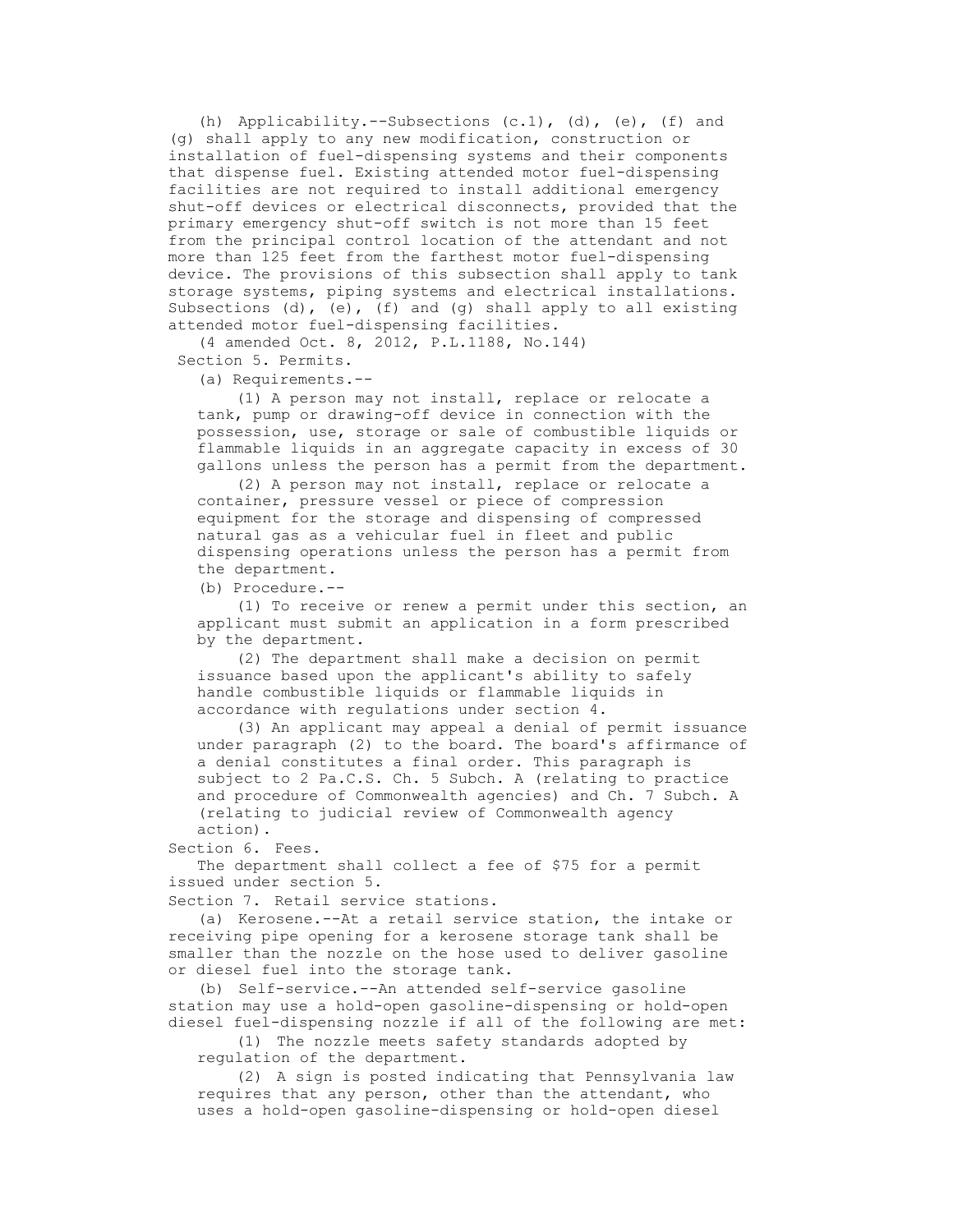fuel-dispensing nozzle shall remain within ten feet and within plain sight of the refueling point during the refueling operation.

(c) Portable container specifications.--In addition to established container construction requirements under 37 Pa. Code § 11.7 (relating to container construction), portable containers used for the storage and handling of flammable and combustible liquids shall be color-coded to properly identify the contents of the container as follows:

(1) Blue shall represent kerosene.

(2) Red shall represent gasoline.

(3) Yellow shall represent diesel.

No other color may be used for portable containers as provided for in this section which are used for the storage and handling of flammable and combustible liquids. At least 75% of the surface area of the container shall be of the required color.

(d) Attended self-service station operator facilities.--It is the responsibility of the operator of the attended selfservice station to familiarize attendant employees with the location and operation of the station's emergency fuel shutoff switch.

(e) Signage.--The department shall, by regulation, implement standards for signage to be placed in the area of a retail service station where gasoline, diesel fuel or kerosene is dispensed. The department shall require that the signs shall be conspicuously posted and include warnings or notices related to:

(1) smoking prohibitions;

(2) requirements for the use of hold-open gasolinedispensing or hold-open diesel fuel-dispensing nozzles;

(3) portable container use and specifications;

(4) static electricity hazards; and

(5) other safety hazards as determined by the department through regulation.

((e) added Oct. 8, 2012, P.L.1188, No.144)

(7 amended Nov. 23, 2004, P.L.937, No.134)

Section 8. Investigation.

(a) Regulated persons.--An agent or employee of the department may enter, during normal business hours, the premises of any applicant or permittee to do any of the following:

(1) Make determinations under section 5(b)(2).

(2) Ascertain violations of this act and regulations promulgated under this act.

(3) Inspect tanks, pumps, drawing-off devices, containers, pressure vessels or compression equipment to assure compliance with this act and regulations promulgated under this act.

(b) General.--The department is authorized to investigate violations of this act and regulations under this act. This includes seeking search warrants.

Section 9. Orders.

(a) Authority. $---$ An agent or employee of the department may, upon discovering a violation of this act or a regulation under this act, issue an order to place a tank, pump or drawing-off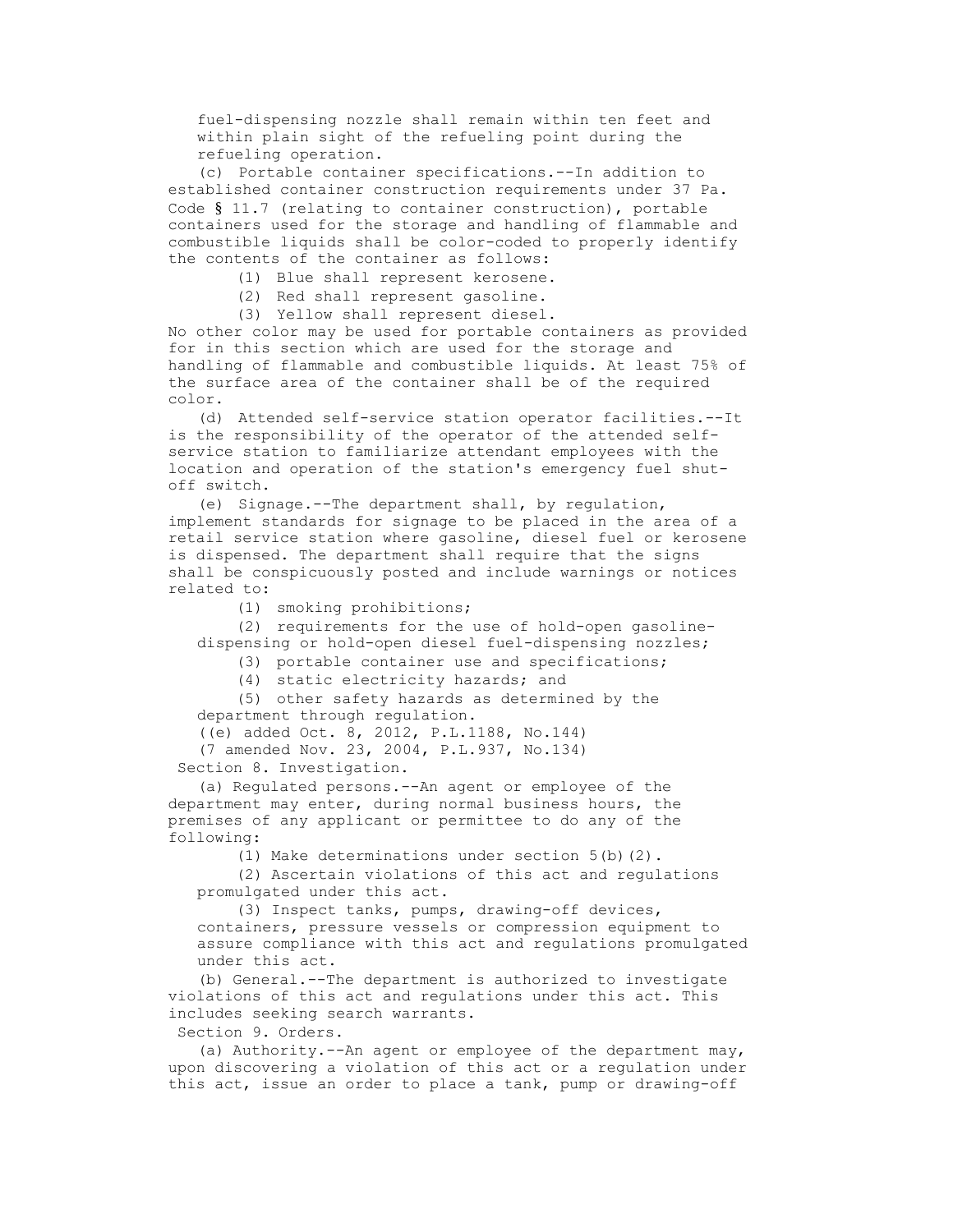device out of service. An order under this section must comply with all of the following:

(1) Be in writing.

(2) State the corrective action necessary.

(b) Appeal.--

(1) A person may appeal to the board the issuance of an order under subsection (a). The appeal shall not operate as a supersedeas.

(2) This subsection is subject to 2 Pa.C.S. Ch. 5 Subch. A (relating to practice and procedure of Commonwealth agencies) and Ch. 7 Subch. A (relating to judicial review of Commonwealth agency action).

Section 10. Prohibitions.

A person may not do any of the following:

(1) Hinder, delay or interfere with the department's enforcement of this act or regulations promulgated under this act.

(2) Fail to place out of service, in accordance with an order of the department, a tank, pump or drawing-off device for the possession, use, storage or sale of combustible liquids or flammable liquids.

(3) Cause or permit a delivery or acceptance of fuel into a kerosene storage tank in violation of section 7(a). Each delivery or acceptance constitutes a separate offense.

(4) Fail to remain at a location no more than ten feet from the nozzle being utilized and within plain sight of the nozzle during the use of hold-open gasoline-dispensing or hold-open diesel fuel-dispensing nozzles if the sign required under section 7(b)(2) is posted. Responsibility for compliance with this paragraph shall reside exclusively with the person utilizing a hold-open device.

(5) Use or operate any of the emergency controls or electrical disconnects to control the dispensing devices other than for an emergency. An attendant may use or operate any of the emergency devices or electrical disconnects for security or antitheft purposes. ((5) added Oct. 8, 2012, P.L.1188, No.144)

(10 amended Nov. 23, 2004, P.L.937, No.134)

Section 11. Penalties and remedies.

(a) Initial offense.--Except as provided for in subsection (c), a person that violates this act or a regulation under this act commits a summary offense and shall, upon conviction, be sentenced to pay a fine of \$500.

(b) Subsequent offenses.--A person that, after being sentenced under subsection (a), violates this act or a regulation under this act commits a summary offense and shall, upon conviction, be sentenced to pay a fine of \$1,000.

(c) Improper container.--A person who violates section 7(c) relating to portable container specifications commits a summary offense and, upon conviction thereof, shall be sentenced to pay a fine of not more than \$100. The responsibility for compliance with section 7(c) shall reside exclusively with persons who use portable containers to store or handle flammable combustible liquids. The filling of such containers in connection with the sale or distribution of gasoline or kerosene shall not constitute an act of storage or handling for purposes of this section, and no seller shall